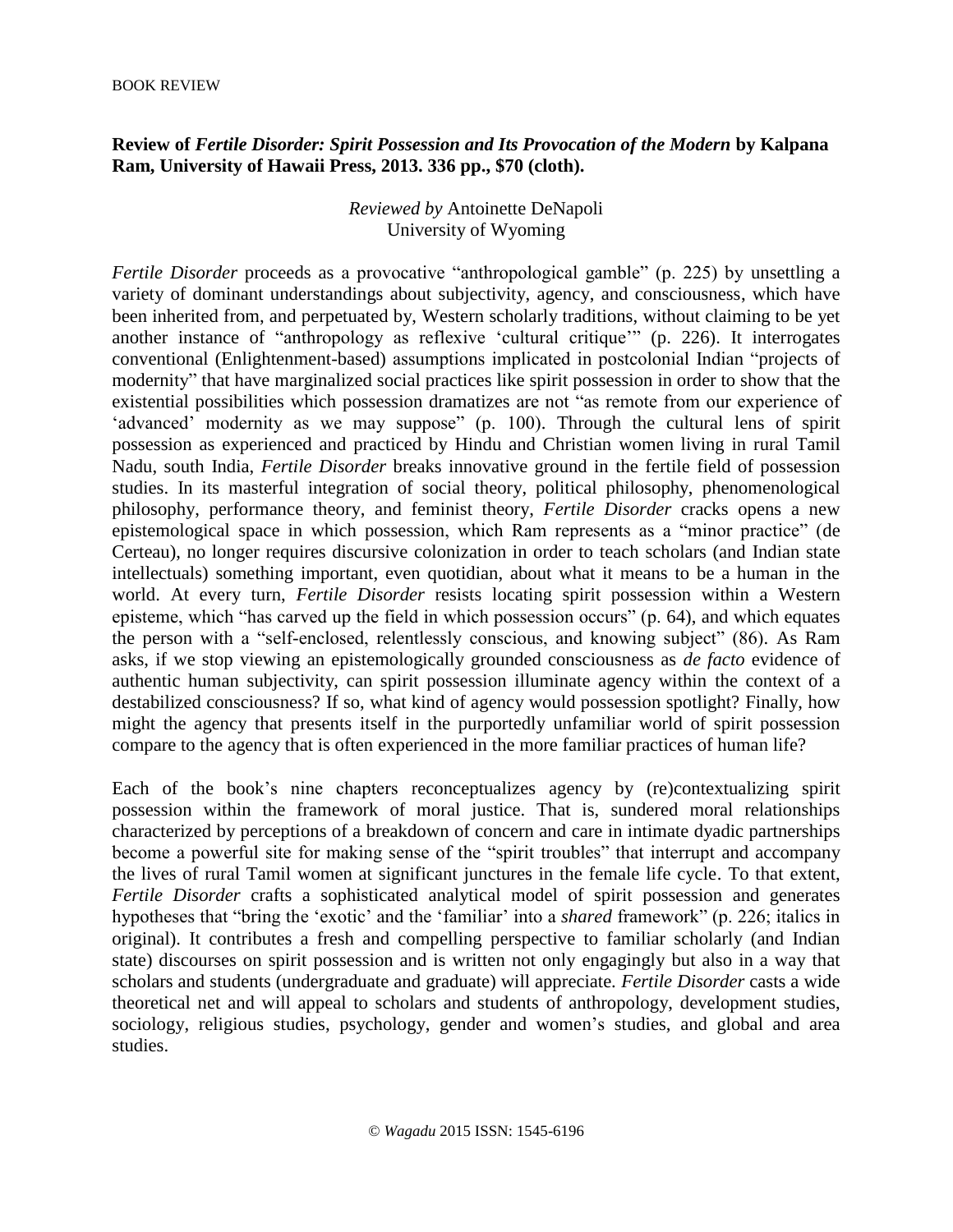The book is divided into three parts. Part I, consisting of chapters 1 and 2, introduces the cultural context of rural Tamil Nadu and the local and regional histories that have shaped and been shaped by spirit possession as it exists and operates within that context; the research methods Ram employed in the field; and the theoretical models she uses to analyze possession as illustrative of de Certeau's idea of a "minor practice" in postcolonial south India. Based on over three decades of ethnographic fieldwork that began in the early 1980s and was carried out in the predominantly Catholic coastal fishing villages of Kanyakumari district, and, from the l990s onward, in the agricultural communities of Dalit Hindus in the township of Chengalpattu (near Chennai), Ram describes the relationships she has been able to create and sustain over an extended period of time with Hindu and Christian women who have experienced possession. She also discusses that exposure to the underprivileged caste and class backgrounds of the women with whom she worked disordered many of her own privileged upper-caste and middle class (Hindu) assumptions about religion, culture, and gender in contemporary South Asia.

The first two chapters draw from the wellspring of postcolonial and poststructuralist critiques and disrupt scholarly understandings of religions as self-enclosed, static, and continuous "traditions." By virtue of its standard representation as a "wild" cultural reserve in (most) Western scholarly traditions and modern Indian state discourses, spirit possession, as Ram shows, refuses the discursive closure that has characterized the often essentializing projects of modernity. The projects that Ram explores in Part I have to do with those associated with the modern Indian state and include family and economic planning, health and medical programs, education, and emancipatory programs of reform and activism as seen in the work of NGOs and Catholic Christian initiatives. Such development and welfare programs typically proceed from a taken-for-granted attitude of improving the everyday lives of rural villagers and manifest in the form of moods and bodily orientations inhabited by a variety of Indian state intellectuals.

Using Gramsci's category of "state intellectual" and his theory of "orientations," which "may be conscious, but [may] also contain existential and embodied dimensions that are less than conscious" (p. 17), Ram discusses the planners, priests, reformers, medical professionals, teachers, and demographers, who not only share the language of the established state, but also see with the eyes of the state, to mobilize villagers into a rationalist vision of modernity. Bringing in Foucault's theory of governmentality, but not without challenging its assumptions about governmental hegemony as *only* representational, Ram makes explicit that, in the official practices of Indian state, modernity constitutes a direct function of governmentality as exhibited by the different and collaborative roles of state intellectuals and the set of orientations they share. What is more, state intellectuals' mobilization of rural Tamils into the energies that cling deliberately to national modernizing projects occurs primarily by affective means, and not merely by discursive techniques. As Ram says, "…even among modernizing intellectuals in India, modernity is far more than an exercise in knowing" (p. 35). In this light, the affect of modernity as constituted in rural Tamil Nadu is elicited from within the influential arena of the bodily orientations inhabited by state intellectuals, which, in turn, make it possible for them to accomplish their goals without having recourse to conscious decision-making or strategic choice.

In part 2 of *Fertile Disorder*, consisting of chapters 3 through 7, Ram deepens the epistemological applicability of Gramsci's notion of affective orientations as shared dispositions by exploring the phenomenological conjunctures established between the symbolic and the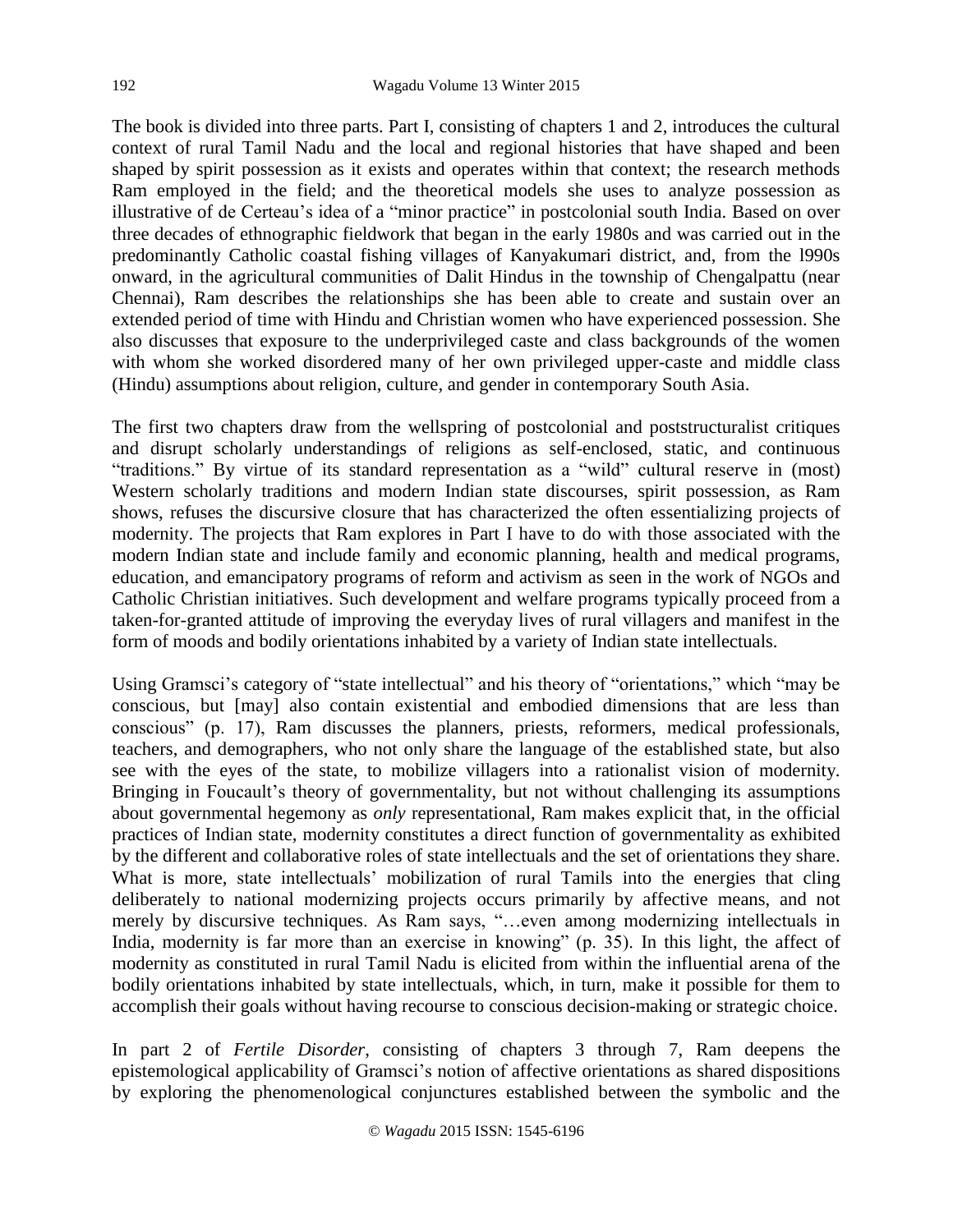psychosomatic in the spirit possession world of Tamil Nadu. The chapters incorporate and synthesize precise analytics ranging from the phenomenological philosophies of Heidegger and Merleau-Ponty, to the social theories of Bourdieu and de Certeau, and to feminist theories of performativity articulated by Butler to craft a more accurate, if still by necessity partial, account of spirit possession in Tamil Nadu. Ram even makes clever, but careful, use of some of the more recent models of the unconscious and infant development as articulated within post-Freudian psychoanalysis to comprehend the intricate relationship between the individual and the psychosocial dramatized by possession. More significantly, as classical anthropology would have it, Ram puts etic formulations in conversation with the everyday emic epistemologies that are "performed" on the ground by spirit possession in rural Tamil Nadu. While a number of emic concepts surface in Ram's fine ethnography, those of *paḻakkam* (lit., "familiarity" and "habituation") and *natamurai* (lit., "comportment") stand out to this reviewer. Both of these Tamil terms accentuate the significance of the interplay of corporeality and affect in rural Tamil women's experiences of spirit possession and persuasively interface with Ram's use of Merleau-Ponty's concept of "the body of habit" and Bourdieu's reworked notion of the "habitus." To that extent, Ram argues that "[d]emons and ghosts are not discourses about moral injustice. They are terrible and ambiguous creatures that spring forth from mutilated and severed bodies" (p. 96).

Chapters 3 through 7 march confidently ahead with moving vignettes of Tamil women who experience possession as both affliction and cure by capricious and portentous south Indian goddesses like Icakki Amman, for example, who is worshipped in smaller shrines near the coastal villages and in larger temples in Kanyakumari district. Ram's analyses are drawn from the performance-centered genres of life stories, the complaint, and the female lament. The life stories the women told to Ram share many of the same structural and thematic features of the female lament and constitute the bulk of the ethnographic data featured in *Fertile Disorder*. Each chapter poses a signal challenge to a standard western conception of the individual subject. Moving beyond the deprivation model of possession developed by Lewis, Ram argues against prevailing theories of female spirit possession as illustrative of conscious choice and stratagem. Rather, the Tamil women whom Ram knew experience possession as an unwanted and unbidden interruption in the potent life cycle junctures of marriage (chapters 3 and 7) and maternity (chapters 4 and 6). At the same time, the interruption of Icakki Amman and other spirit forces into the rural women's lives may just as well operate as a powerful cultural intervention (chapter 4) in the female life cycle, offering Tamil women a powerful respite from the tragedy, stigma, and uncertainty that infertility, miscarriage, and infant death pose to fragile human lifeworlds.

Against this backdrop, Ram reconfigures agency in a new way to foreground it as an experience of accommodation, likening the agency cultivated and mediated in possession to the quotidian female experience of pregnancy as discussed by Young in connection with western women. In chapter 5, Ram spotlights the worlds of female mediums, who lack the "cultural capital" (Bourdieu) enjoyed by their more respected male counterparts who experience possession in formal ritual contexts and stand within a recognized tradition of knowledge and apprenticeship. The skills that female mediums gain and, over time, harness by attuning themselves to the possessing goddess are spotlighted, as are their relationships with petitioners as devotees of the goddess. Situating the possession of female mediums within specific temporal and spatial contexts, in which the "habitus" of a shared Tamil past are made performatively present in "the body of the habit" (Merleau-Ponty) depicted by the medium *qua* goddess, Ram draws attention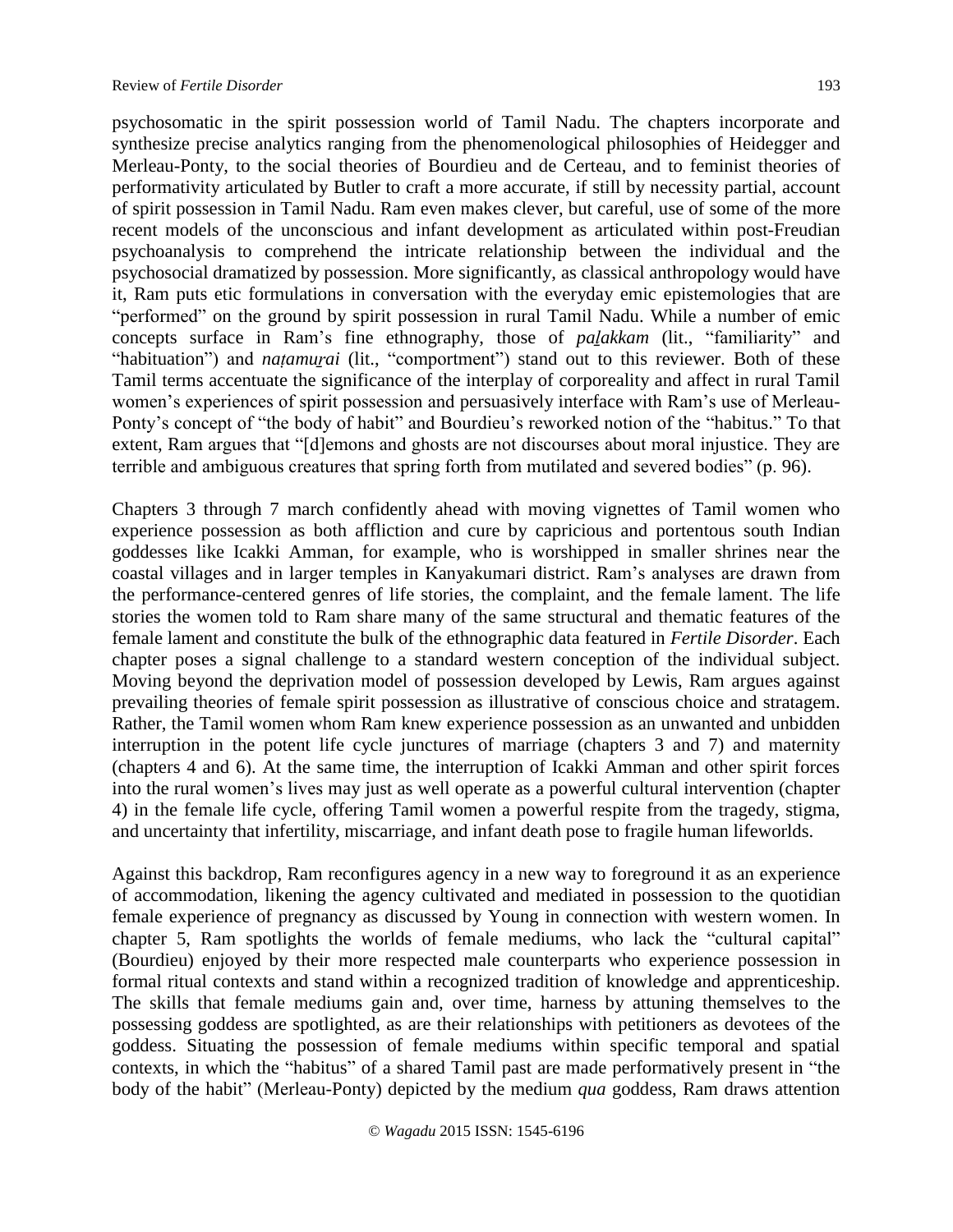to the processual nature of possession in rural Tamil Nadu (chapter 6). But just as importantly, in chapter 7 she shows that possession as enacted in the divine "courts" of the goddess—i.e., at the village shrines and homes of Hindu and Christian mediums—gives female petitioners, for whom injustice occurs primarily as non-reciprocity in marital, kin, and familial relations, access to a space where they can voice their complaints that they have ceased to matter to those most intimately concerned with their welfare. Spirit possession dramatizes the latent healing potential available to petitioners by allowing them to see and be seen by a goddess who promises retribution in the form of restoring "the missing dimension of connection" (p. 208).

In Part 2, consisting of chapters 8 and 9, *Fertile Disorder* repositions possession within the sphere of social theory (chapter 8) and reconsiders the validity of emancipatory models of freedom and politics as a framework to understand the agency cultivated in female mediumship, and female spirit possession more generally, as resistance to power, or as empowerment, or even as "a radical liberation from caste, class, and gender relations of power" (p. 252).

Chapter 8 discusses the ways that traditional representations of spirit possession in social theory have been accomplished through an unquestioned application of an implied Christian model of possession. For Ram, social theories built on this theological model consider possession to be symbolic of "society" acting in the capacity of an "immaterial" force that enters the world and impinges on individuals who experience invariability of consciousness, and whose "mute" bodies serve as passive "containers." "Agency is made to reside in an immaterial spirit" (p. 230). By contrast, Ram proposes a theory of the "motility of the body," in which the body in movement and the orientations it enacts spatially and temporally via its comportment perform personhood. Spirit possession dramatizes the motility of the body as a moral orientation to the world, where the body of habit and the "body of the moment" (Merleau-Ponty) are conjoined and a less-than-conscious subject generates the improvisation characteristic of innovation.

Chapter 9, the conclusion, returns to the book's vital claim that the agency cultivated in mediumship performs the medium as both an instrument and an agent who gradually attunes herself to a presence who is experienced as "alien, disturbing, afflictive, or simply foreign" (p. 255). According to Ram, to consider as agency that which is created in possession through the slow temporal process of "receptivity" (Keller) and the mimetic incorporating of an other that is initially external (Taussig) into the possessed woman's virtual boundaries directs attention to those aspects of everyday life that "modernity leaves out of its adjudications" (p. 272). Ram argues that the dominant construction of subjectivity inherited by Marxist-inspired feminisms assumes that "nothing less than a liberation both 'full' and 'final'" (p. 271) from a less-thanconscious subjectivity qualifies as "real" agency. She uses Mahmood's (2005) work on female pietism and agency in Egypt as an example of "a quintessentially modern project" (p. 266), which abhors "all that is not chosen, willed, or held in mind" (p. 267). Since spirit possession requires the freeing up of consciousness to generate particular competencies, skills, and understanding, which must be accommodated by a less-than-conscious subject, it is made to be invisible by modernizing projects. And yet, if taken seriously, Ram suggests that "minor practices" such as mediumship and possession potently make visible "fertile" sites not only for disordering habitual categories of thought, but also for revealing "unsuspected dimensions of familiar movements and practices [that may] complicate wider debates over modernity" (p. 276).